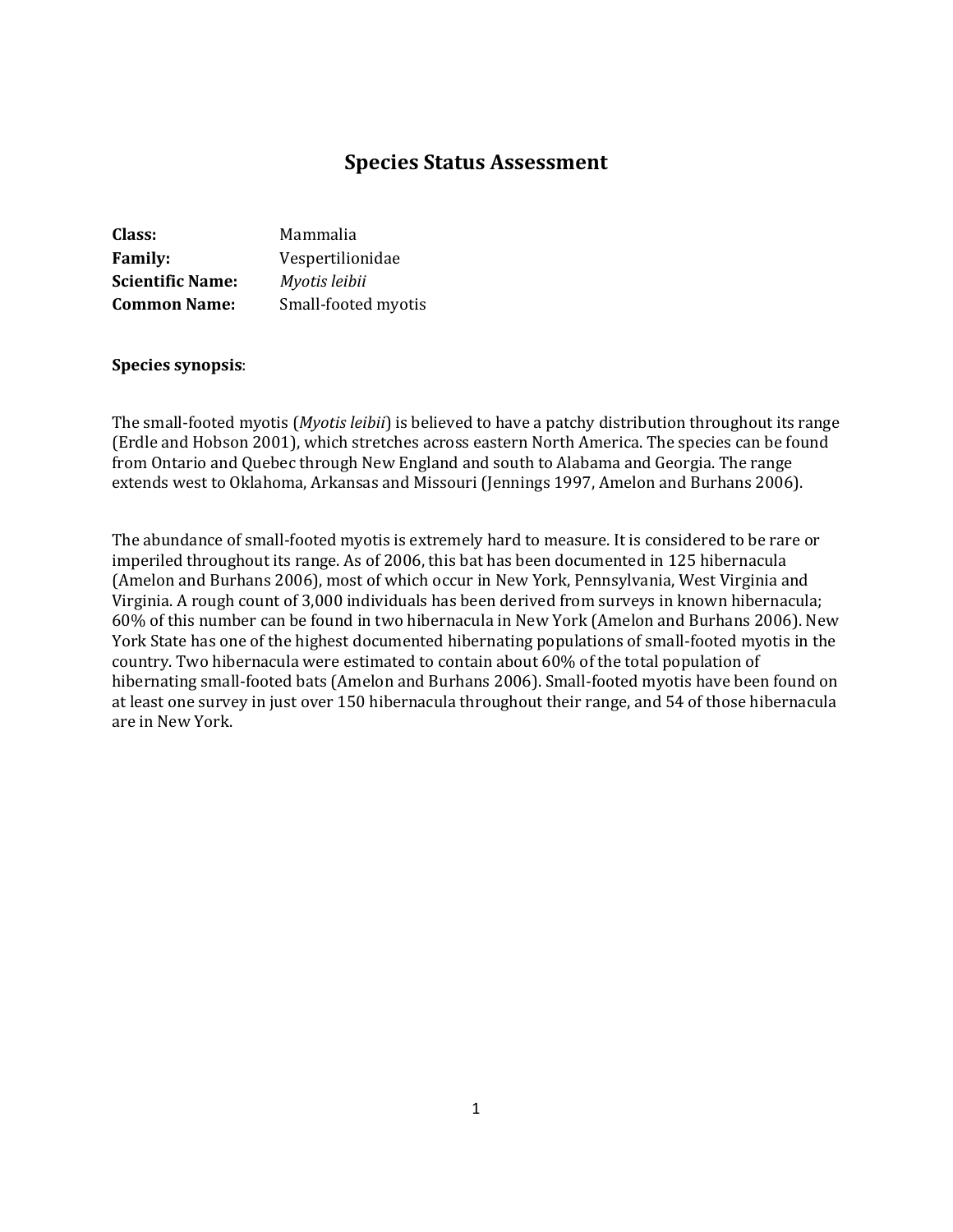### **I. Status**

## **a. Current and Legal Protected Status**

- **i. Federal** \_\_\_\_ \_Not listed\_\_\_\_\_\_\_\_\_\_\_\_\_\_\_\_\_\_\_ **Candidate?** \_\_Yes\_\_\_\_\_\_
- **ii. New York** <u>\_\_\_\_Special Concern; SGCN</u>

### **b. Natural Heritage Program Rank**

- **i. Global a G3**
- ii. New York <u>S2</u> Tracked by NYNHP? Yes

## **Other Rank:**

Species of Northeast Regional Conservation Concern (Therres 1999) IUCN Red List— Least concern

## **Status Discussion:**

The small-footed myotis is listed as rare or imperiled throughout its range. Currently, it does not have any federal protection, although it was listed as a C2 candidate species before the category was abolished (Erdle and Hobson 2001). The rounded Global and National Heritage Status of smallfooted myotis is a "2," meaning that the species is imperiled throughout its range (NatureServe 2012).

## **II. Abundance and Distribution Trends**

- **a. North America**
	- **i. Abundance**

| _declining ___increasing           | $X$ stable | unknown |
|------------------------------------|------------|---------|
| ii.<br>Distribution:               |            |         |
| declining _____increasing          | $X$ stable | unknown |
| $\sim$ $\sim$<br>$\mathbf{r}$<br>. |            |         |

**Time frame considered: \_\_\_\_\_\_\_\_\_\_\_\_\_\_\_\_\_\_\_\_\_\_\_\_\_\_\_\_\_\_\_\_\_\_\_\_\_\_\_\_\_\_\_\_\_\_\_\_\_\_\_\_\_\_\_\_\_**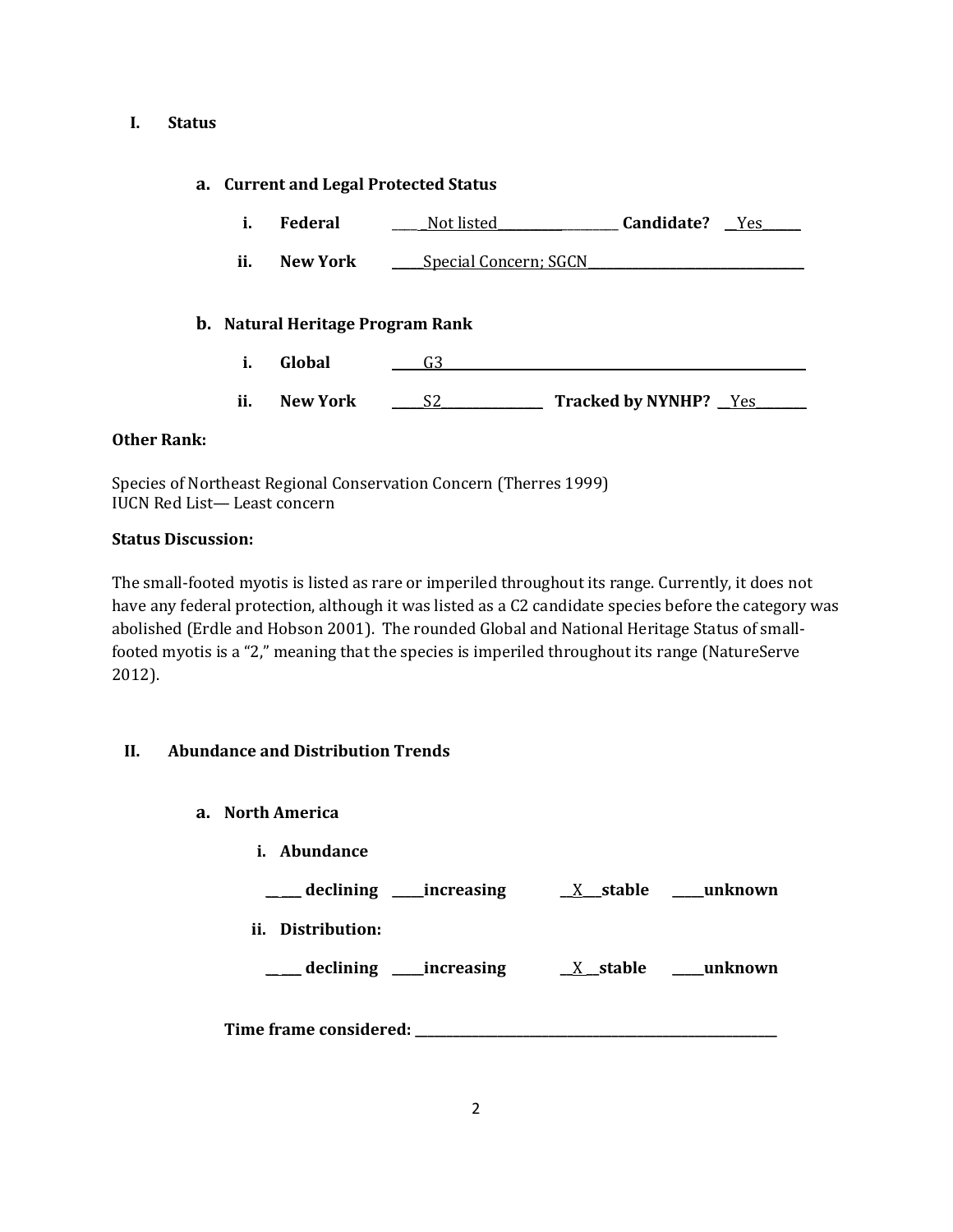**b. Regional** 

| i. Abundance                     |                                                                                 |                       |
|----------------------------------|---------------------------------------------------------------------------------|-----------------------|
|                                  | declining increasing X_stable ____unknown                                       |                       |
| ii. Distribution:                |                                                                                 |                       |
|                                  |                                                                                 |                       |
|                                  | Regional Unit Considered: Northeast Neglischer Alexander Management Considered: |                       |
| c. Adjacent States and Provinces |                                                                                 |                       |
| <b>CONNECTICUT</b>               | Not Present $X$                                                                 | No data ______        |
| <b>MASSACHUSETTS</b>             | Not Present ______                                                              | <b>No data</b> ______ |
| i. Abundance                     |                                                                                 |                       |
|                                  | declining ___ increasing ___ stable __ X_unknown                                |                       |
| ii. Distribution:                |                                                                                 |                       |
|                                  | declining ___ increasing ___ stable __ X_unknown                                |                       |
|                                  |                                                                                 |                       |
|                                  | Listing Status: Special Concern (S1) SGCN? Yes                                  |                       |
| <b>NEW JERSEY</b>                | Not Present ______                                                              | No data ______        |
| i. Abundance                     |                                                                                 |                       |
|                                  | declining ____ increasing _____ stable ___ X_unknown                            |                       |
| ii. Distribution:                |                                                                                 |                       |
|                                  |                                                                                 |                       |
|                                  |                                                                                 |                       |
|                                  | Listing Status: Conservation Concern (S3) _______ SGCN? __ Yes                  |                       |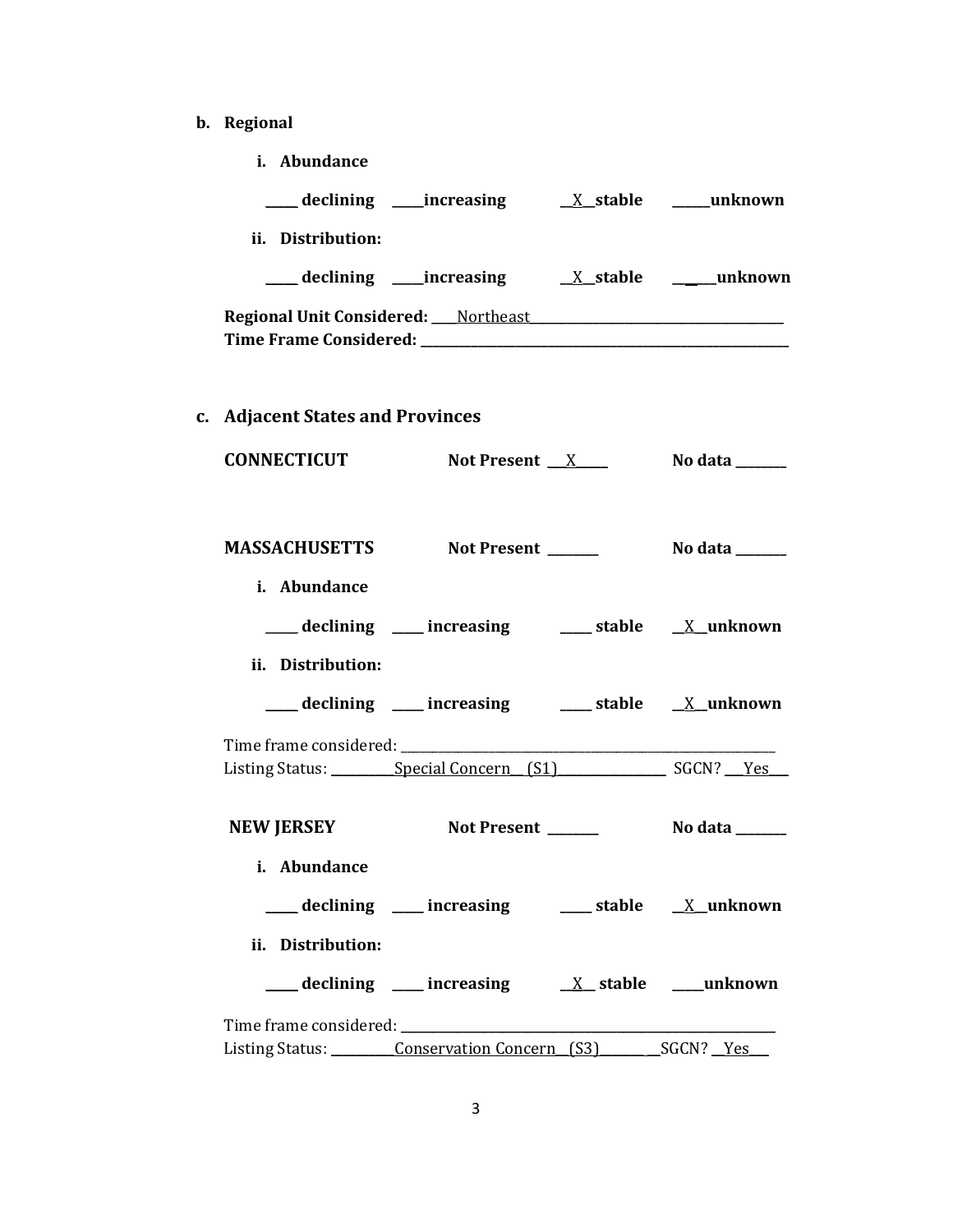| <b>ONTARIO</b>         |                                                 |  |
|------------------------|-------------------------------------------------|--|
| i. Abundance           |                                                 |  |
|                        |                                                 |  |
| ii. Distribution:      |                                                 |  |
|                        |                                                 |  |
|                        |                                                 |  |
|                        | Listing Status: Not listed (S2)                 |  |
|                        | PENNSYLVANIA Not Present ________ No data _____ |  |
| i. Abundance           |                                                 |  |
|                        |                                                 |  |
| ii. Distribution:      |                                                 |  |
|                        |                                                 |  |
|                        | Listing Status: Threatened (S1) SGCN? Yes       |  |
|                        |                                                 |  |
| <b>QUEBEC</b>          |                                                 |  |
| i. Abundance           |                                                 |  |
|                        |                                                 |  |
| ii. Distribution:      |                                                 |  |
|                        |                                                 |  |
| Time frame considered: |                                                 |  |
|                        | Listing Status: Not listed (S1)                 |  |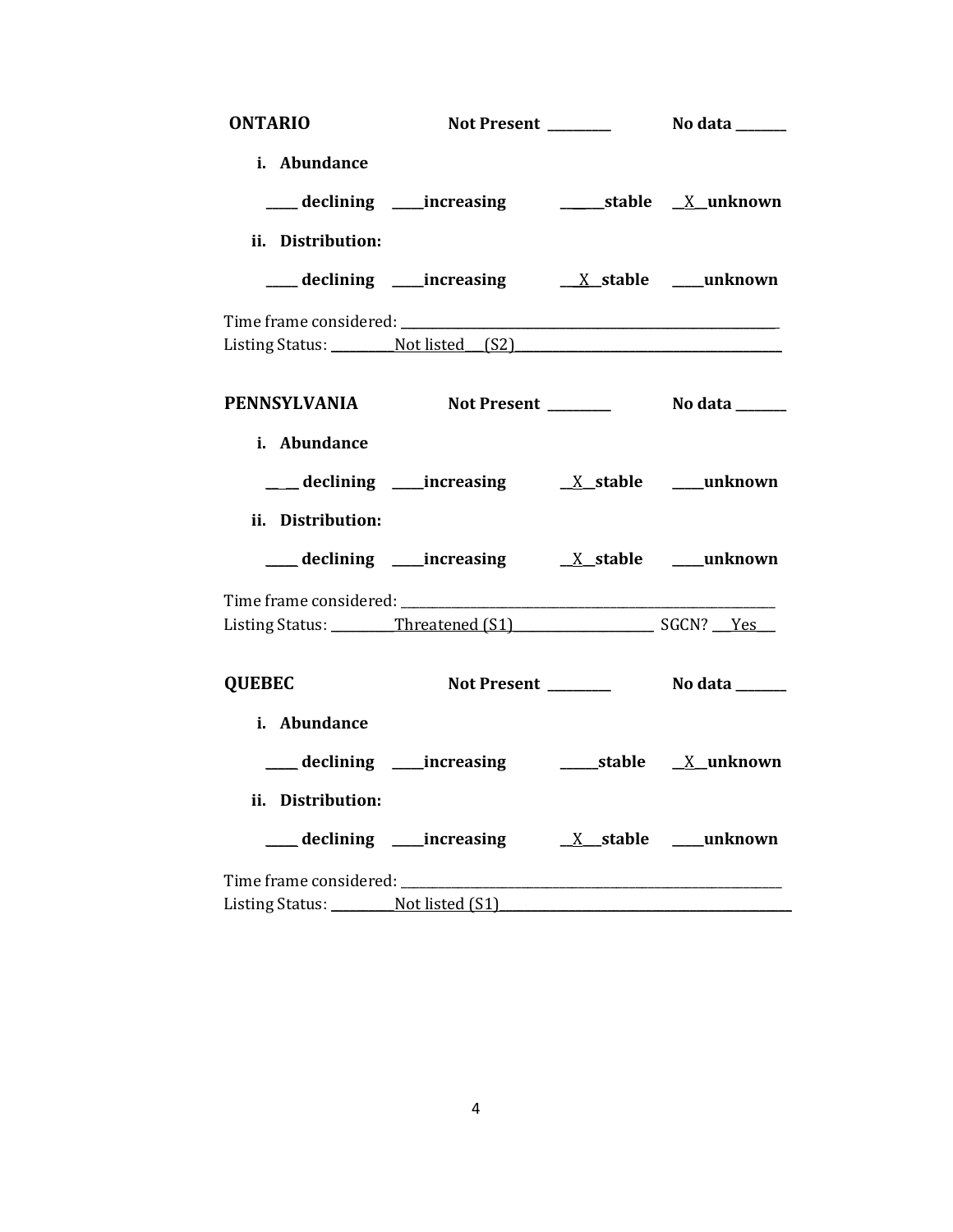| <b>VERMONT</b>                            |                                                      |         |
|-------------------------------------------|------------------------------------------------------|---------|
| i. Abundance                              |                                                      |         |
|                                           |                                                      |         |
| ii. Distribution:                         |                                                      |         |
|                                           |                                                      |         |
| Listing Status: Threatened (S1) SGCN? Yes |                                                      |         |
| d. NEW YORK                               |                                                      | No data |
| i. Abundance                              |                                                      |         |
|                                           |                                                      |         |
| ii. Distribution:                         |                                                      |         |
|                                           | declining ___ increasing ___ x_ stable _____ unknown |         |
|                                           |                                                      |         |

# **Monitoring in New York.**

Winter hibernacula surveys

Summer acoustic survey

Mist netting (non-target species for surveys mostly aimed at detecting presence/absence of Indiana bats)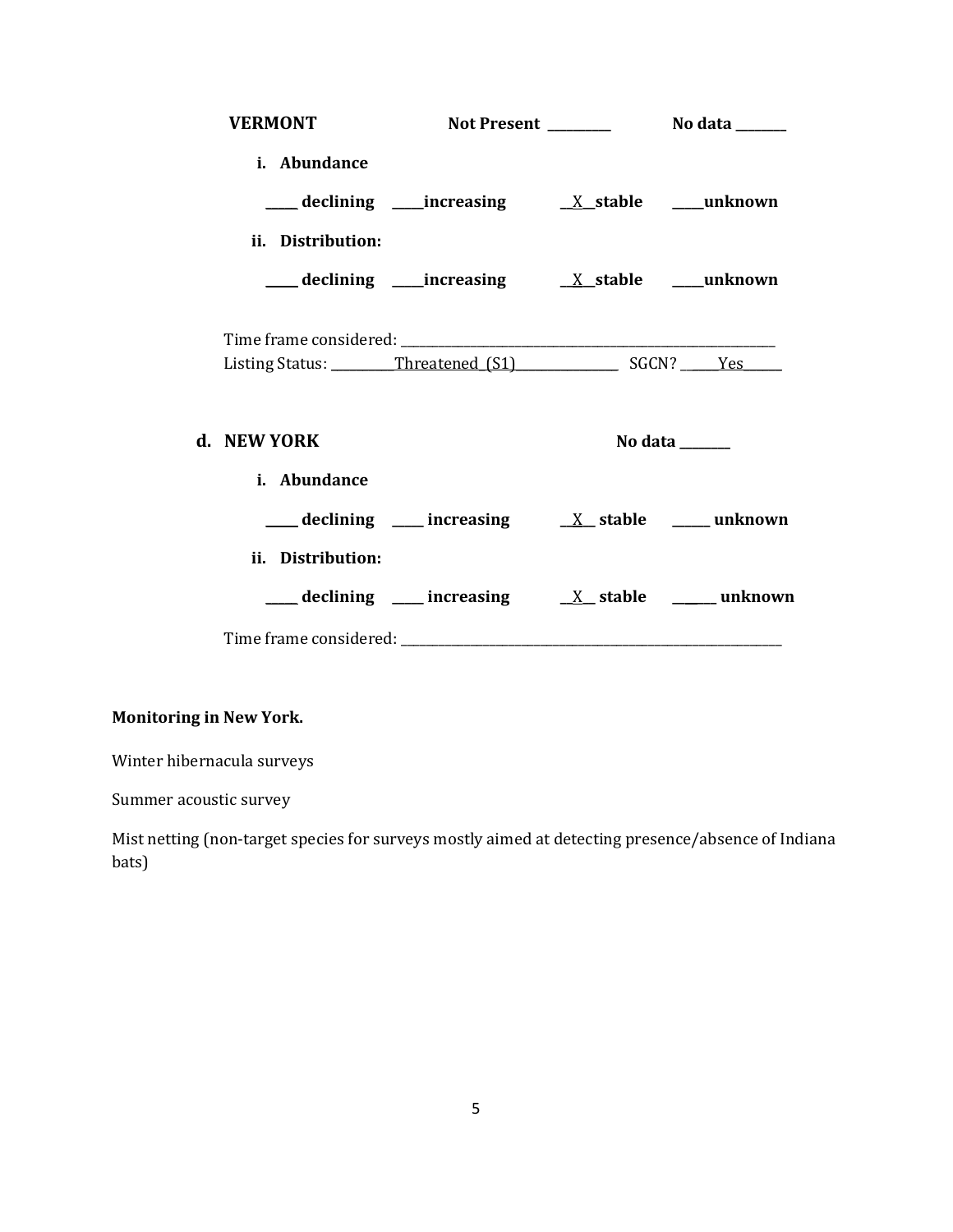## **Trends Discussion:**



Figure 1. Distribution of the small-footed myotis (Bat Conservation International 2012).



Figure 2. Conservation status of the small-footed bat in North America (NatureServe 2012).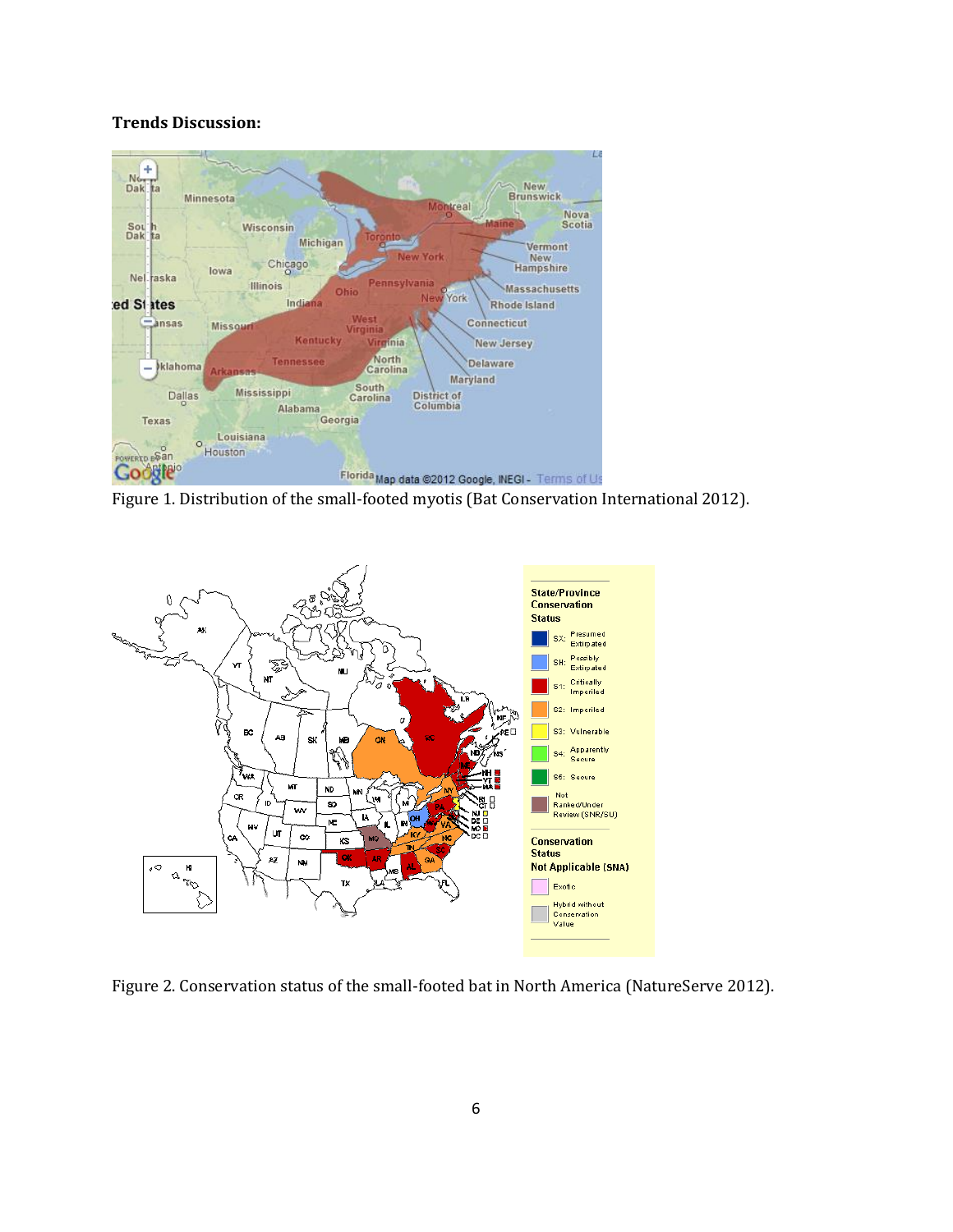### **III. New York Rarity, if known:**

| <b>Historic</b> | # of Animals | # of Locations | % of State |
|-----------------|--------------|----------------|------------|
| prior to 1970   |              |                |            |
| prior to 1980   |              |                |            |
| prior to 1990   |              |                |            |

#### **Details of historic occurrence:**

There are no historical records of the small-footed myotis in New York.

| <b>Current</b> | # of Animals | # of Locations            | % of State |
|----------------|--------------|---------------------------|------------|
|                |              | 21-80 Element Occurrences |            |

## **Details of current occurrence:**

The abundance of *M. leibii* is difficult to measure and most records come from hibernacula counts. As of 2006, the species had been documented in 125 hibernacula (Amelon and Burhans 2006). Most of these occur in New York, Pennsylvania, West Virginia and Virginia. A rough count of 3,000 individuals has been derived from surveys in known hibernacula; 60% of this number can be found in two hibernacula in New York (Amelon and Burhans 2006).

Although the species has been recorded from 40 hibernacula, there are just 9 overwintering locations with approximately 50 or more individuals (including one site with a high count of 46). Many of the hibernacula contain few individuals. The small number of total individuals statewide and the small number of high-quality occurrences are the primary ranking considerations (NYNHP 2013).

Table 1. Total *M. leibii* (MYLE) detected by acoustic monitoring (NYSDEC Files).

| Year | <b>Number of MYLE detections</b> | <b>Locations</b>                                                   |
|------|----------------------------------|--------------------------------------------------------------------|
| 2009 |                                  | N/A                                                                |
| 2010 | 3                                | 2 in Canisteo route, 1 in Monticello route                         |
| 2011 |                                  | 1 in Oneonta route                                                 |
| 2012 |                                  | 1 in Benson route, 1 in Lawrenceville Route, 1 in<br>Sundown route |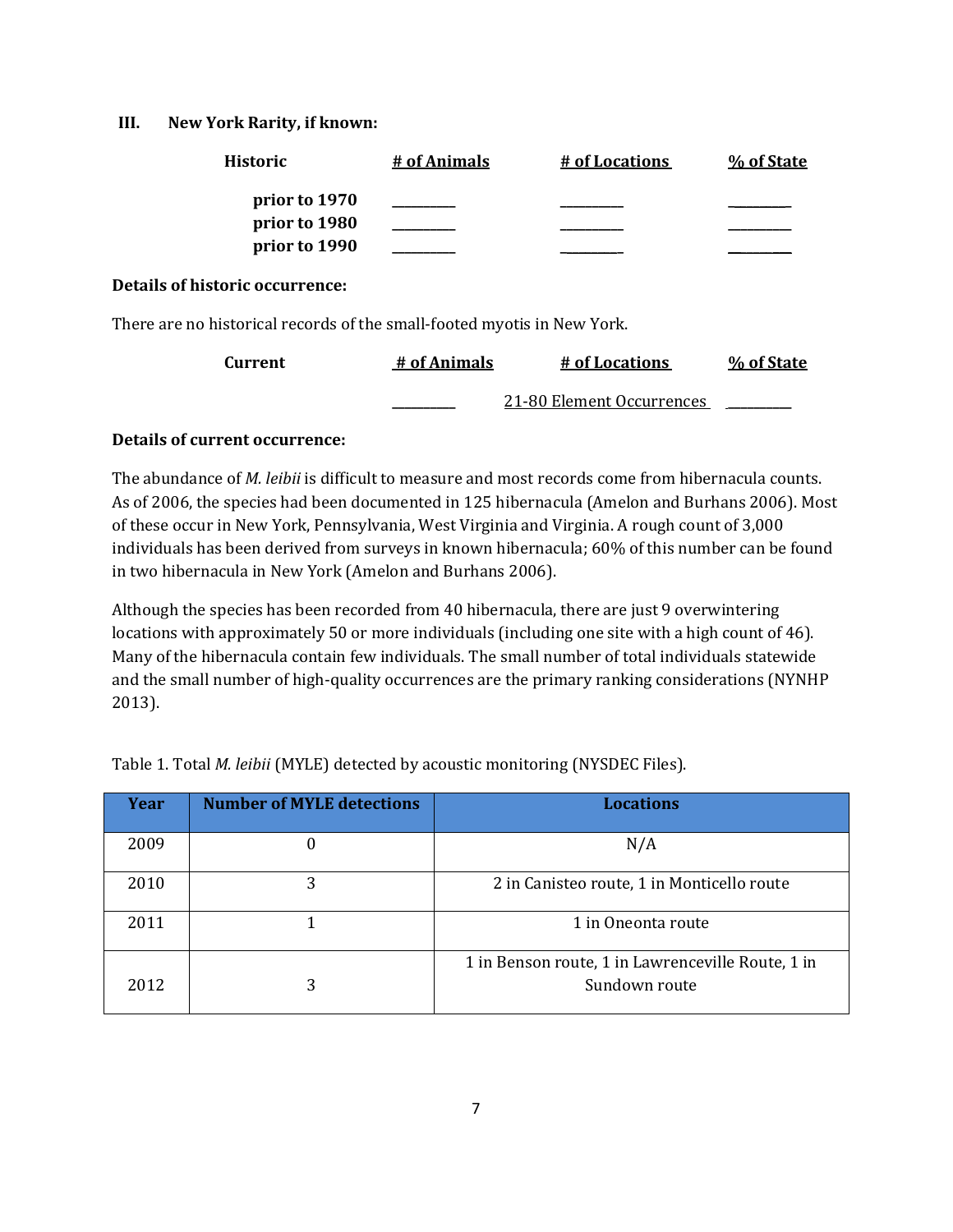Table 2. Total *M. leibii* (MYLE) detected by mist-netting (NYSDEC Files).

| Year | <b>County</b>   | <b>MYLE</b>    |
|------|-----------------|----------------|
| 2003 | Onondaga        | $\mathbf{1}$   |
| 2003 | Essex           | $\mathbf{1}$   |
| 2003 | Ulster          | $\mathbf{1}$   |
| 2005 | Rockland/Orange | 6              |
| 2005 | Orange          | 3              |
| 2006 | Ulster          | $\overline{2}$ |
| 2007 | Westchester     | $\mathbf{1}$   |
| 2008 | Dutchess        | $\mathbf{1}$   |
| 2008 | Orange          | $\mathbf{1}$   |
| 2010 | Jefferson       | $\overline{2}$ |
| 2011 | Putnam          | $\mathbf{1}$   |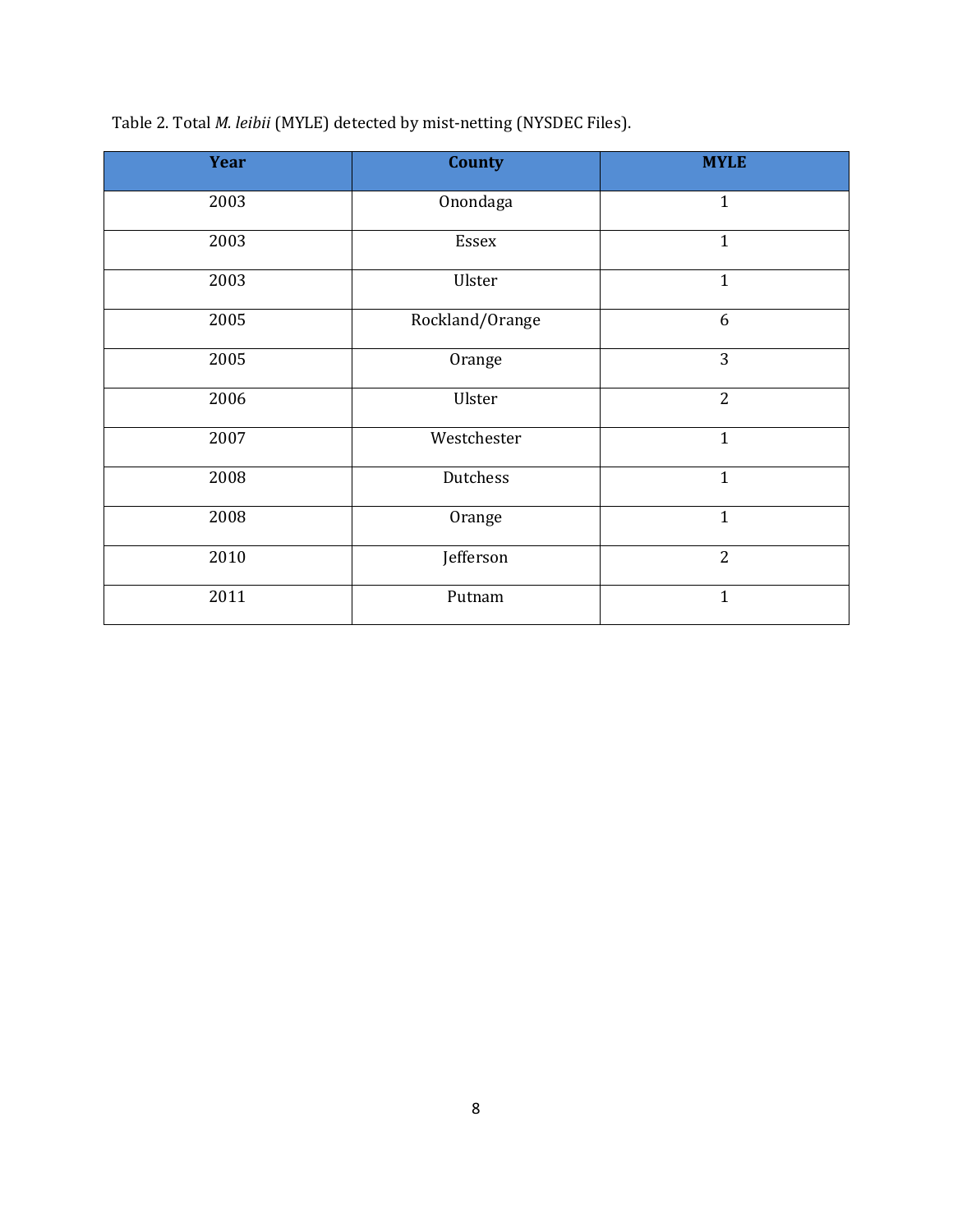#### **New York's Contribution to Species North American Range:**

| % of NA Range in New York | <b>Classification of New York Range</b> |
|---------------------------|-----------------------------------------|
| $\_\_100$ (endemic)       | X Core                                  |
| $-76-99$                  | ___ Peripheral                          |
| $-51-75$                  | _ Disjunct                              |
| $\sim$ 26-50              | Distance to core population:            |
| $1 - 25$                  |                                         |

#### **IV. Primary Habitat or Community Type:**

- **1.** Cliff and Talus
- **2.** Caves and Tunnels
- **3.** Mine/Artificial Cave Community
- **4.** Northeastern Upland Forest
- **5**. Northeastern Wetland Forest

### **Habitat or Community Type Trend in New York:**

| $X$ Declining<br><b>Stable</b>  | Increasing           | <b>Unknown</b> |
|---------------------------------|----------------------|----------------|
| Time frame of decline/increase: |                      |                |
| <b>Habitat Specialist?</b>      | - Yes                | No             |
| <b>Indicator Species?</b>       | Yes.<br>$\mathbf{X}$ | No             |

### **Habitat Discussion:**

Small-footed myotis use rock features as day-roosts during the summer season (Johnson and Gates 2008, Divoll 2010, Divoll 2012, Johnson *et al.* 2011). Hibernacula include natural caves, mines and, in at least one instance, an old railroad tunnel (Johnson and Gates 2008).

There is the distinct possibility that small-footed myotis exhibit differences in habitat selection behavior throughout their range. Two published radio-tracking studies that looked at day-roosting behavior emphasized the importance of rock features with high solar exposure for day-roosts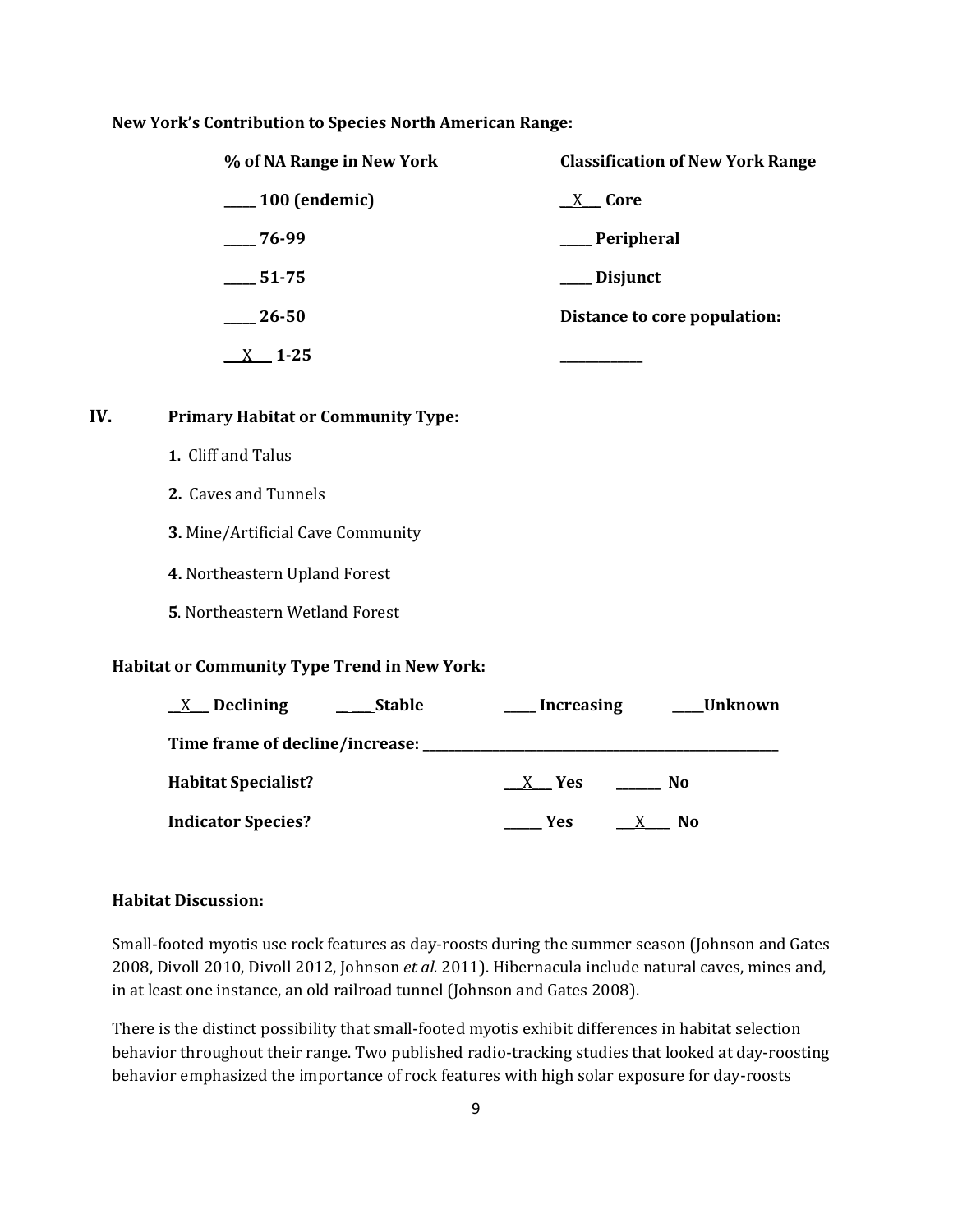(Johnson and Gates 2008, Johnson *et al.* 2011). Typical patterns of selection are large, open talus fields and rock areas with high solar exposure, but many other day-roosts were in smaller, more overgrown rock features (Chenger, unpublished). Whether these differences are true geographic variation or a product of the lack of studies on this species is unknown.

The bats have been observed in a variety of locations, including abandoned buildings, bridge expansion joints, along cliff faces, and in rock crevices at ground level (Chenger unpublished, Hitchcock 1955, Johnson *et al.* 2011, Johnson and Gates 2008, MacGregor and Kiser 1998, O'Keefe and LaVoie 2010, Roble 2004).

Johnson *et al.* (2011) found that small-footed myotis day-roosts were within five meters of vegetation. In addition, Stihler (unpublished) found that small-footed myotis were not tracked more than 2.7 meters from their day-roosts and Johnson *et al.* (2009) did not track small-footed myotis farther than 1.8 meters from their roosts, implying that day-roosts must be near foraging areas.

There is strong evidence that upland and ephemeral water sources are important*,* as 80% of the captures occurred over ridge top ponds and flooded road ruts. In contrast, only 44% of the capture effort included these features (Johnson *et al.* 2011). However, female roosts were found significantly closer to upland ephemeral water sources than the roosts of males (Johnson *et al.*  2011). Stihler (unpublished) found that radio-tagged small-footed myotis foraged mostly in oak dominated forests with scattered pines.

### **V. New York Species Demographics and Life History**

## \_\_\_X\_\_\_ **Breeder in New York**

- \_\_X\_\_\_ **Summer Resident**
- \_\_X\_\_\_ **Winter Resident**
- **\_\_\_\_\_ Anadromous**

**\_\_\_\_\_ Non-breeder in New York**

- **\_\_\_\_\_ Summer Resident**
- **\_\_\_\_\_ Winter Resident**
- **\_\_\_\_\_ Catadromous**
- **\_\_\_\_\_ Migratory only**

**\_\_\_\_\_Unknown**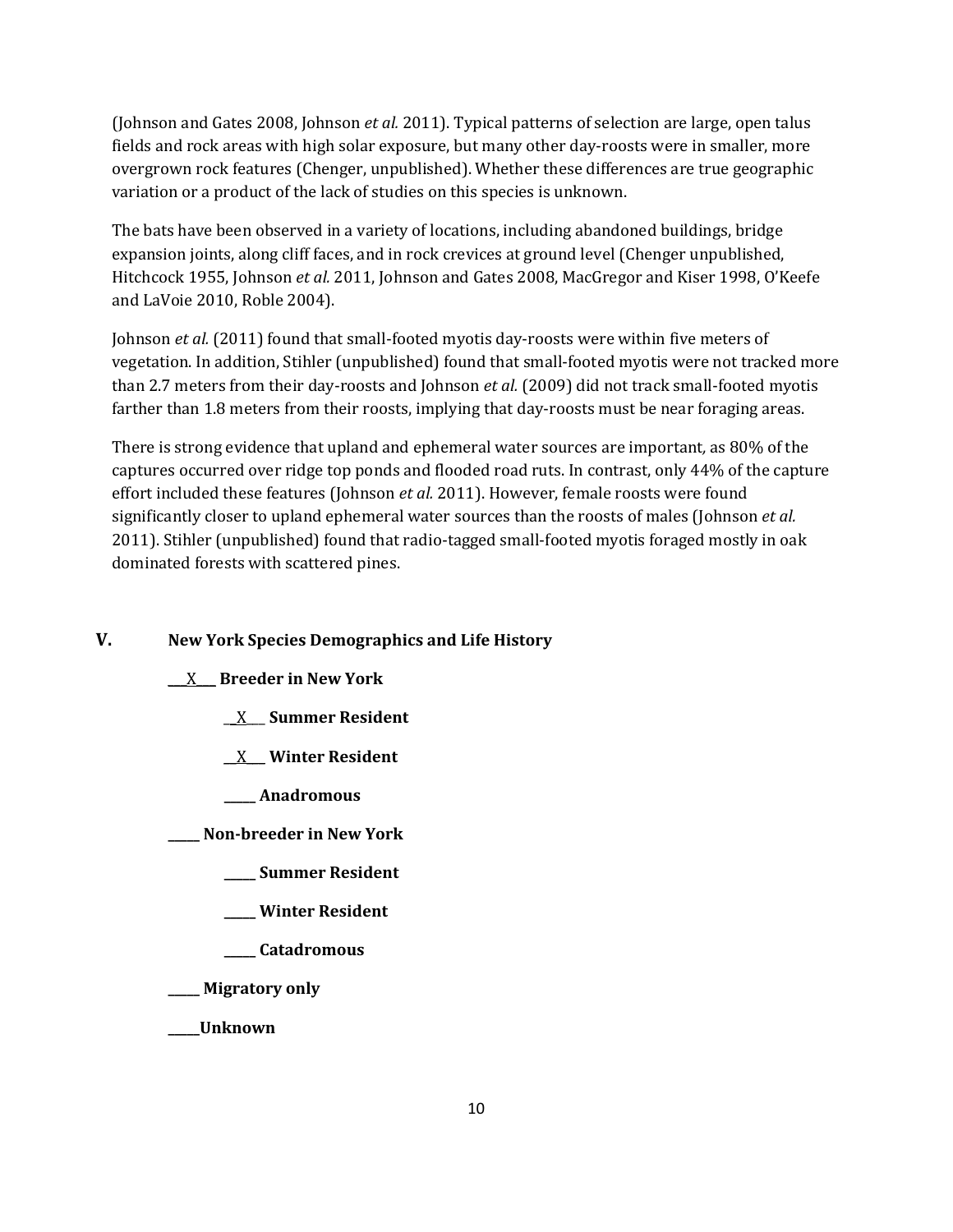#### **Species Demographics and Life History Discussion:**

The small-footed myotis has a distinctive slow flight pattern, and often is observed very close to the ground (Harvey *et al.* 1999). They begin foraging shortly after dusk, and are capable of filling their stomachs within the first hour (Barbour and Davis 1969, Harvey *et al.* 1999). Studies have shown that small-footed myotis consume prey from at least 8 orders of insects and other invertebrates (Johnson and Gates 2007, Moosman *et al.* 2007). Soft bodied prey appears to make up most of the diet, although small hard-bodied beetles were frequent during the summer (Moosman *et al.* 2007). Lepidoptera compromise about half of the diet (Johnson and Gates 2007, Moosman *et al.* 2007). While no significant differences have been found in seasonal prey composition, there is evidence that some prey, such as spiders and caddis flies, are consumed only at certain times of the year (Moosman *et al.* 2007). The small-footed myotis may become less selective in spring and fall when insect prey becomes less abundant.

Few studies on the summer ecology of the small-footed myotis exist. Most reports come from isolated observations; until recently, transmitters were too heavy. Males and females changed roosts nearly every day. While there was not a significant difference in number of bats found using a given roost, males in this study were always solitary and females roosted either solitarily or in small groups (Johnson *et al.* 2011). The distance traveled between subsequent roosts was relatively short, a maximum of about two hundred meters (Johnson *et al.* 2011, and generally less than 50 (Johnson and Gates 2008). Overall fidelity to specific rock features has been documented (Thomson and O'Keefe, unpublished), which could explain the short distances typically traveled between roosts. In addition, Johnson *et al.* (2011) found that all located roosts were within 900 m from the original capture site. This implies that small-footed myotis have small home ranges.

These observations have been backed up by other studies. Johnson *et al.* (2011) attached radio transmitters to individuals to analyze summer roost selection and found that both sexes roosted exclusively in rock structures, the majority of which were in ground level crevices in talus slopes or rock fields (Johnson *et al.* 2011). Many (93%) of these rock fields were within transmission line clearings (Johnson *et al.* 2011). Four of the roosts were on vertical cliff faces. All of the roosts were either crevices in rocks or narrow gaps between rocks (Johnson *et al.* 2011). Roosts were always located on steep slopes close to vegetation. Solar exposure was important, as all of the roosts have <50% canopy closure, and no roosts were found in forested areas with abundant rock habitat (Johnson *et al.* 2011). Johnson *et al.* (2011) found that male and lactating female roosting behavior differed significantly in only two aspects. The first was that females were found roosting closer to the edge of the cracks or crevices than males. This could mean that, although sexes do not differ in roost location, they may be using different microclimates within roosts (Johnson *et al.* 2011).

It is unknown how far small-footed myotis travel on their spring migration. Johnson and Gates (2008) tracked female bats from their hibernacula for an average of about eight days. Within this time period, bats did not travel more than 1.1 km from their hibernacula. Fenton (1972) proposed that pregnant females may not be able to travel far from their hibernacula to explain the distribution that he observed.

Most observations of small-footed myotis come from winter hibernacula. The species is known to be very tolerant of colder temperatures and are usually the last to enter hibernacula in the fall, and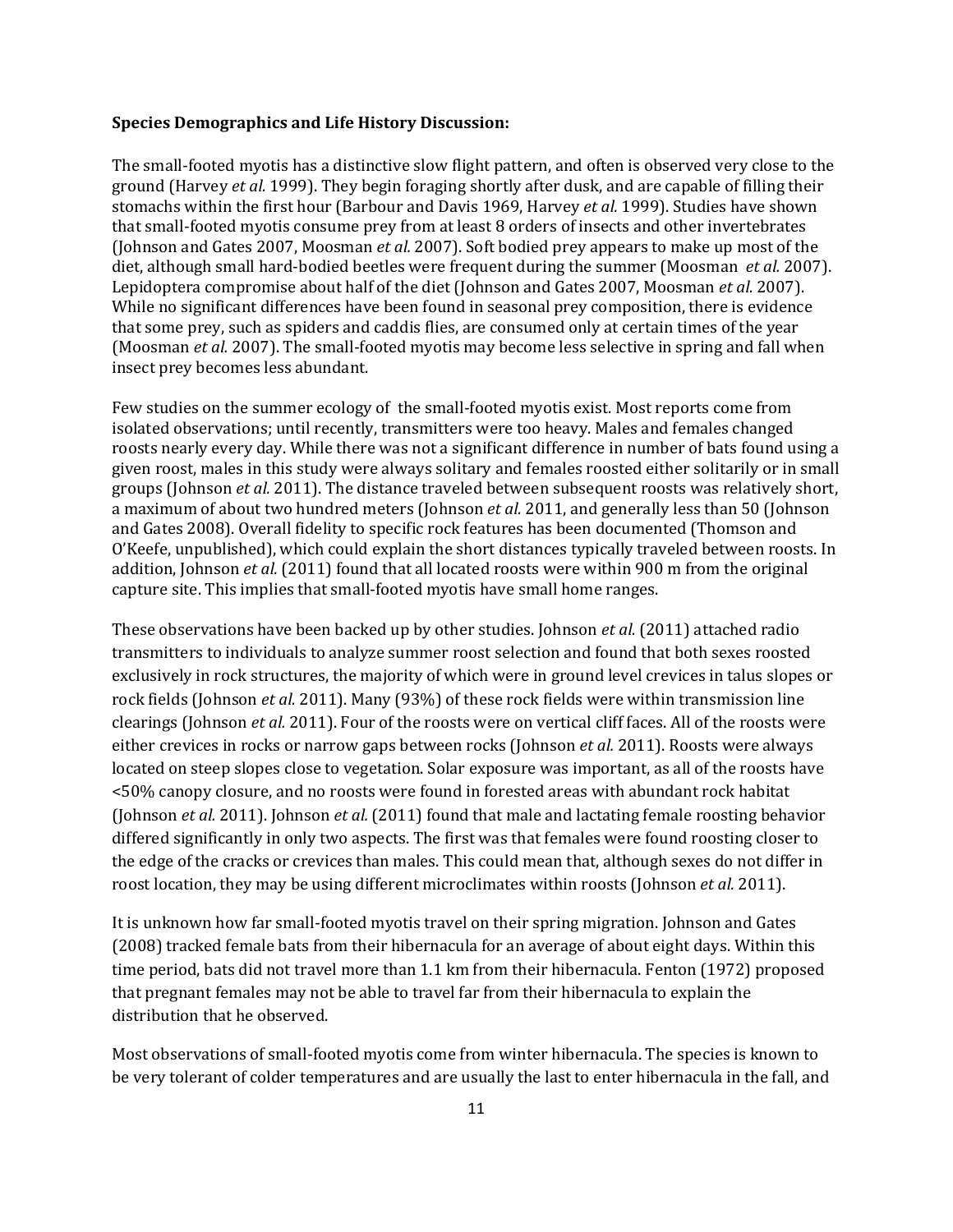also the first to leave. Often, these bats have moved out of hibernacula in March, whereas many other species remain into April (Erdle and Hobson 2001). They are frequently observed near the entrance or in the coldest sections of hibernacula. They are believed to arise from torpor fairly often during the winter, perhaps because of the relatively large temperature shifts that generally occur near the entrance of hibernacula (Fenton 1972, Best and Jennings 1997, Erdle and Hobson 2001). Fenton (1972) found that individuals lose approximately 16% of their body weight over the winter period. Small-footed myotis are most often seen hibernating singly or in small groups, although they have been seen occasionally in groups of over 30 individuals (Best and Jennings 1997). Small-footed myotis often hibernate in the same area as *Eptesicus fuscus* (big brown bat) and are sometimes seen in physical contact.

Not much is known about the reproduction of the small-footed myotis. Breeding occurs in the fall, Erdle and Hobson 2001) with females giving birth to a single young between May and July. The small-footed myotis is not known to form large maternity colonies as some other species of bats do. Instead, small-footed myotis colonies usually consist of small groups of bats (Amelon and Burhans 2006, Best and Jennings 1997, Erdle and Hobson 2001). The two published telemetry projects on small-footed myotis found that lactating females switched roosts nearly every day (Johnson *et al.* 2011, Johnson and Gates 2008).

There is one record of an individual living for twelve years (Hitchcock 1965).

Predators of small-footed myotis include raccoons, skunks, weasels, foxes, opossums, chipmunks and domestic cats. These bats may be especially prone to predators such as snakes that utilize the same rocky habitats that small-footed bats select for day-roosts.

## **VI. Threats:**

Disturbance to summer roost areas could lead to abandonment of roosts by bats. There is the potential that recreational rock climbing could disturb bats roosting in steep rock faces where they have been observed (Chenger, unpublished; Johnson *et al.* 2011; Stihler, unpublished). There have been reports of climbers flushing "small, black-faced bats" that were most likely small-footed myotis (Erdle and Hobson 2001). In addition, climbers in some areas scrub rocks to make better holds, removing lichen and other vegetation on rocks (Erdle and Hobson 2001) and small-footed myotis prefer to roost in areas immediately adjacent to vegetation (Johnson *et al.* 2011); such practices may decrease the value of certain areas as roost sites (NYSDEC 2013).

Females are often located significantly closer to the entrance of cracks where they are often visible and potentially more prone to disturbance than males, which selected deeper areas within cracks (Johnson *et al.* 2011). Female small-footed myotis exhibit decreased survival (Hitchcock *et al.* 1984), and the increased stress of repeated disturbance could further contribute. It is believed that small-footed myotis are polygamous, like other species of Myotis in the Northeast, so the loss of females represents a loss in reproductive potential in a slow-to-reproduce species (NYSDEC 2013).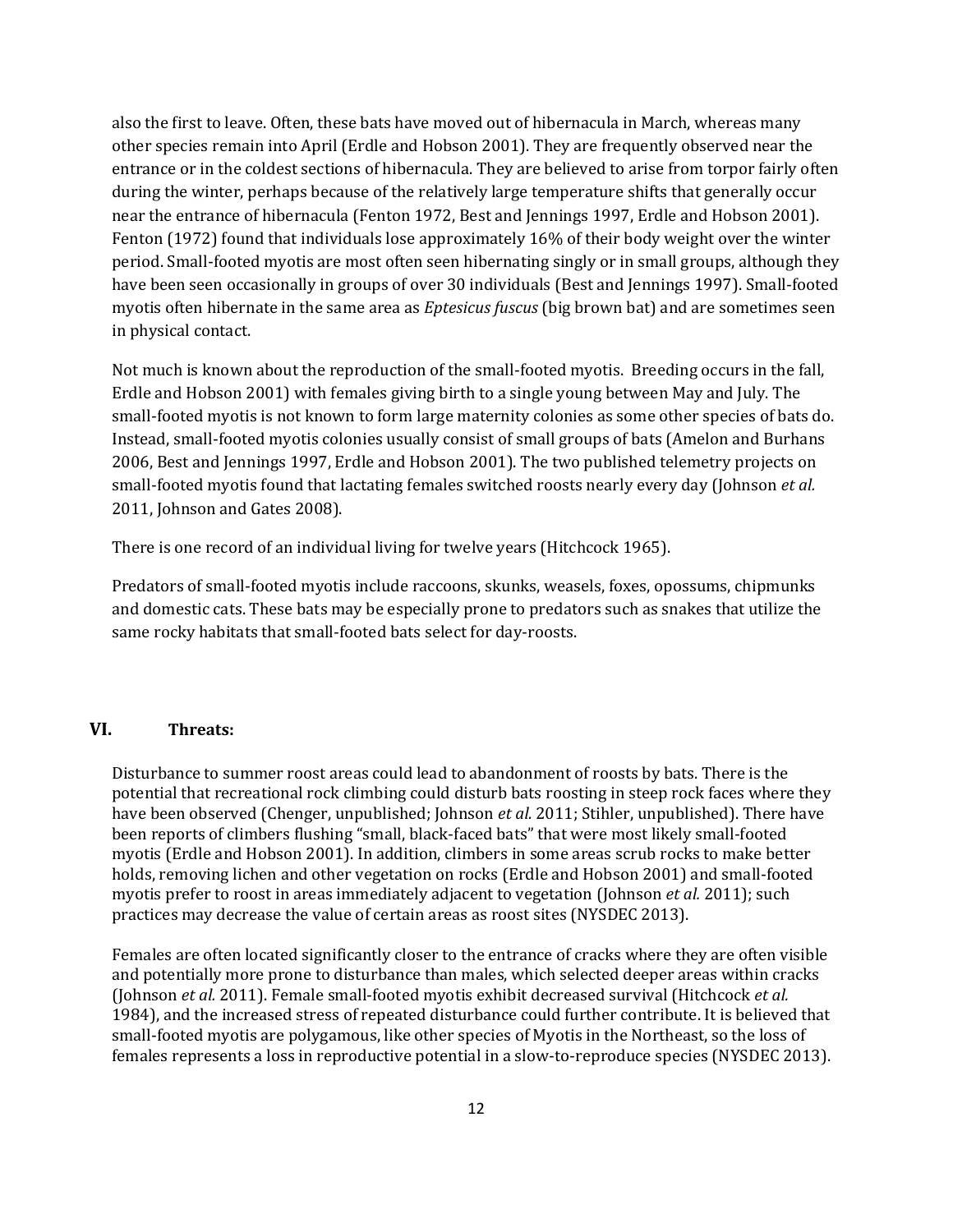Small-footed myotis have been documented using manmade structures such as bridges and buildings during the summer (MacGregor and Kiser 1998, O'Keefe and LaVoie 2010, Thomson and O'Keefe, unpublished). Alteration and removal of these structures could affect roosting small-footed myotis (NYSDEC 2013).

Disturbance of winter hibernacula areas affects all species of bats within them. Many people who enter caves and mines do not venture far; however, they could still pose a threat to hibernating small-footed myotis*,* which typically roost near the entrance. Human disturbance in hibernacula can cause bats to awaken and burn through energy reserves. Small-footed myotis have one of the lowest known over-wintering survival rates of any insectivorous bat (Hitchcock *et al.* 1984), and frequent disturbance has the potential to depress survival even further (NYSDEC 2013).

Natural processes such as collapses and floods can also alter the suitability of certain hibernacula for occupancy by small-footed myotis, as can the closure or reopening of mines. Gating of hibernacula can benefit bats by reducing human disturbance, but, when done improperly, can alter airflow (Erdle and Hobson 2001).

White-nose syndrome (WNS) is an infectious disease that was first documented in a cave in Schoharie County, NY in 2006. It has since spread and affected at least seven different species of hibernating bats in 19 different states and 4 Canadian provinces (USFWS 2012). Some sites have documented a 100% decline in the hibernating population. Caused by the fungus *Pseudogymnoascus* (formerly Geomyces) *destructans* (Minnis and Lindner 2013), WNS has killed over five million bats across the Northeast (USFWS 2012). Bats infected with WNS often display lesions on their wings that may disrupt physiological processes and/or cause alterations in typical hibernation patterns, leading the bats to dehydrate or starve (Cryan *et al.* 2010, Meteyer *et al.* 2009).

The effect of WNS on the small-footed myotis remains unknown*.* The species was first confirmed infected in 2009 (Langwig 2010). Initial analyses found a 78% decline in small-footed myotis in hibernacula in New York; however, these figures did not include data from the two largest mines (Langwig 2010). More recent models indicate that small-footed myotis are not as affected as several other species but that populations are no longer growing (Langwig 2012).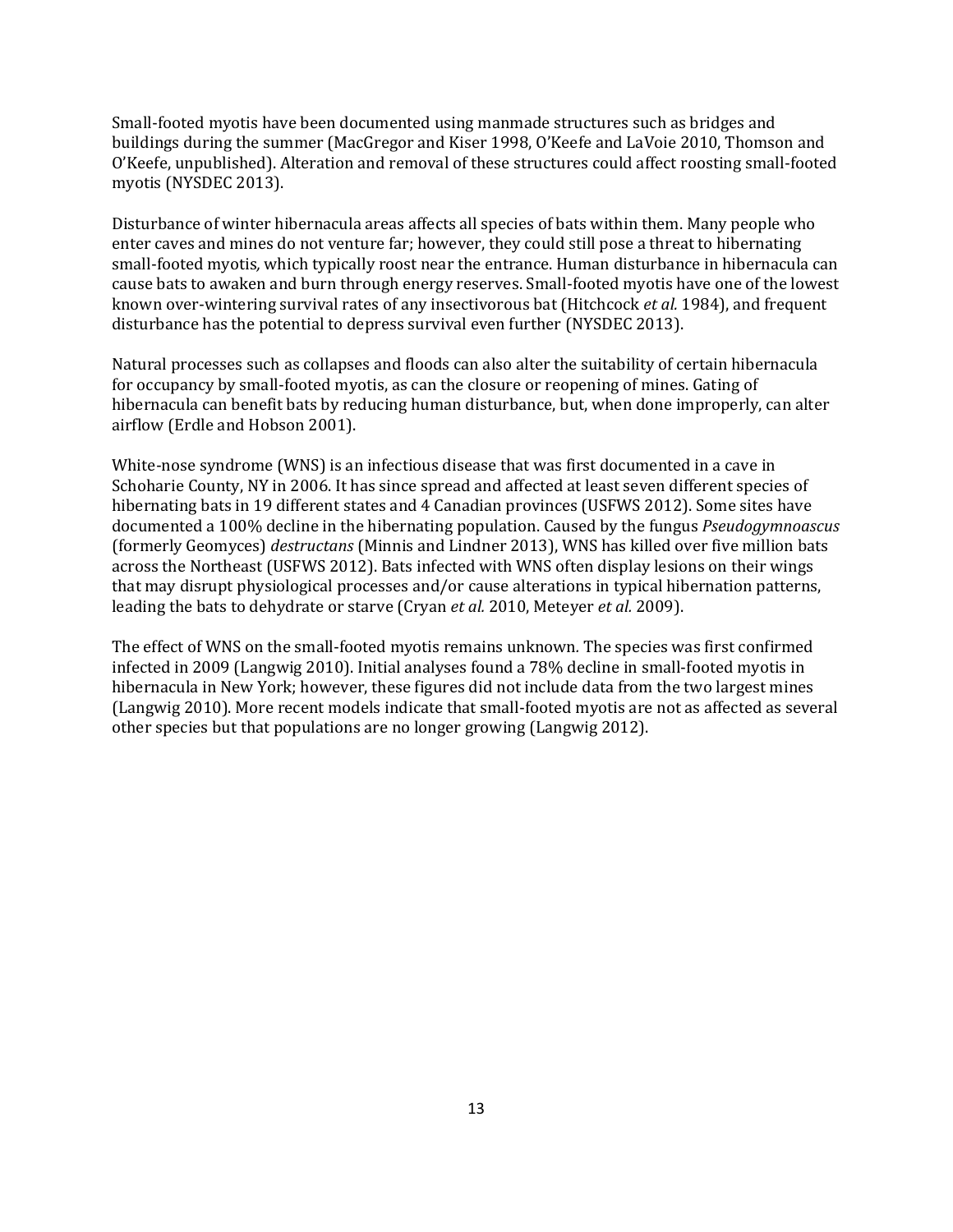

Figure 3. Counties infected by WNS overlaid with the range of *M. leibii*. Red counties are confirmed WNS infected and yellow counties are those with probably infection by WNS (PGC 2012).

Habitat degradation and loss is another significant threat. Small-footed myotis appear to be heavily reliant on the use rock features as day-roosts. This habitat type is already rather scarce across the landscape, and further alteration of such features could alter suitability of habitat. Activities such as timber harvesting in the immediate area could alter the microclimate of roost sites, potentially making the area unsuitable for occupancy. Because the species it not suspected to travel far from the roost site to forage, the suitability of day-roosts may be affected by the harvesting of nearby potential foraging areas (NYSDEC 2013).

It is currently thought that small-footed myotis may not migrate long distances to or from hibernacula or between summer roosting sites. Fenton (1972) hypothesized that pregnant females may not physically be able to make such migrations. If this is the case, small-footed myotis may be more threatened by habitat loss and fragmentation than other species of bats with greater dispersal capabilities. Bats that lose foraging and /or roosting sites may not be able to find other suitable areas within their dispersal capacity. In addition, degradation of habitat could leave bats to become isolated in remaining suitable areas, leading to a loss of genetic diversity and eventually, local population declines (NYSDEC 2013).

Many of the threats of alternative energy development to small-footed myotis are similar in nature to the threats of habitat degradation and loss. Much of the oil and natural gas development in the country occurs within their range*.* While the effects are localized, they may cover a large enough portion of the range that a significant effect may be felt. Small-footed myotis utilize the rock features that are often found in oil and natural gas-rich lands (Amelon and Berhans 2006). The actual process of extracting natural gas and oil could cause direct disturbance, and could also destroy or degrade existing habitat by such practices such as the clearing of areas for a drill pad in natural gas extraction, or fragmentation of habitat by the construction of roads leading to an extraction site (NYSDEC 2013).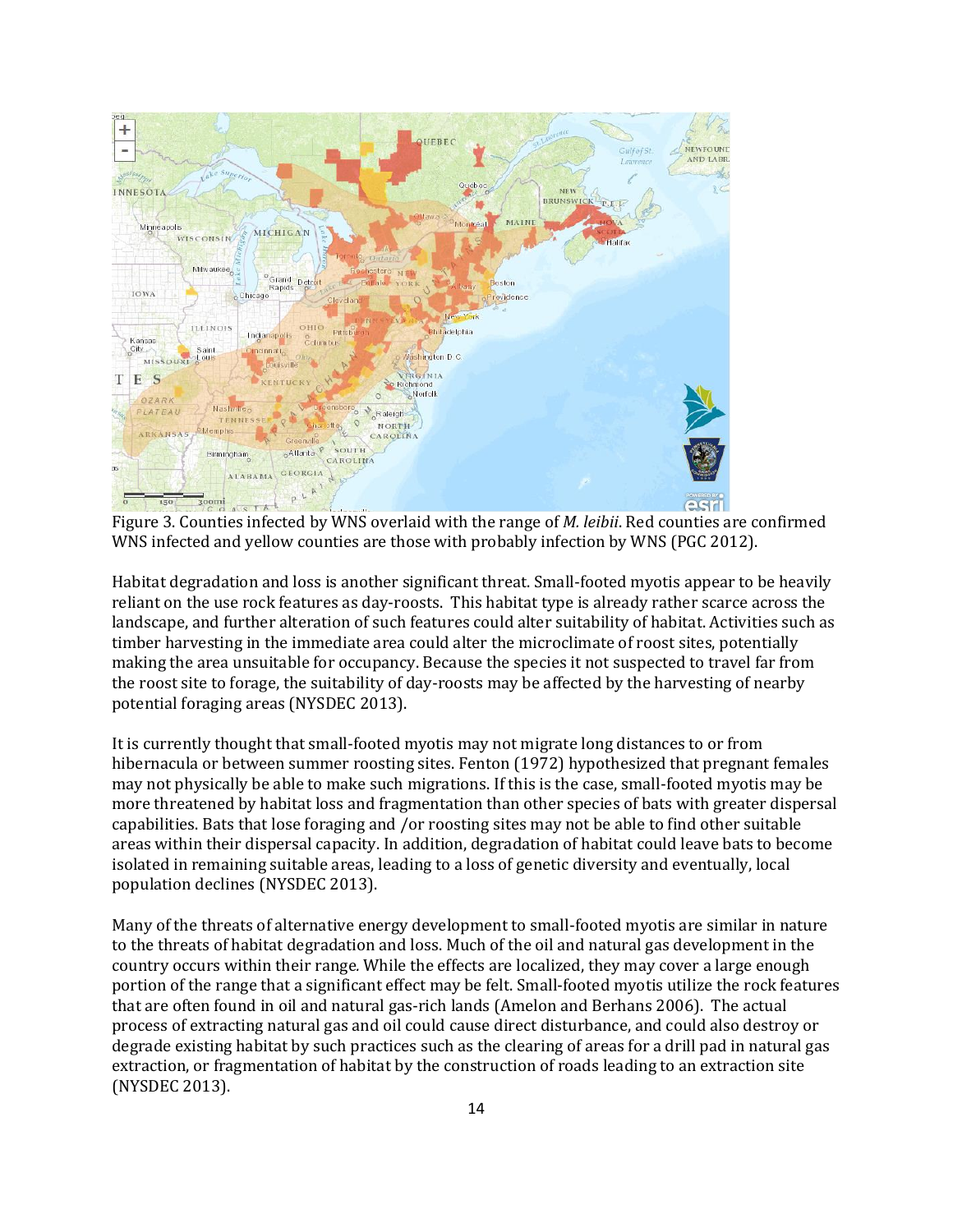Wind energy may also constitute a threat to small-footed myotis. Small-footed myotis typically use habitat along ridge tops; these areas have historically coincided with wind energy development (USFWS 2011). Large numbers of bats are killed by wind turbines each year, and the majority of those deaths are along forested ridge tops in the eastern United States (Kunz *et al.* 2007). Although no small-footed myotis deaths have been recorded at wind farms, Capouillez and Mumma (2008) found the species in the area around a wind farm in Pennsylvania. Even if the bats are not suffering direct mortality from wind turbines, there is the potential for habitat loss associated with these wind farms (NYSDEC 2013).

Mercury poisoning is another threat to the small-footed bat. Bat hair samples of four bat species were analyzed for mercury (Hg) from bats captured at Acadia National Park, Maine, in 2008, 2010, 2011, and 2012. Little brown myotis and Northern long-eared bats were compared to samples collected from specimens deposited at the Museum of Comparative Zoology at Harvard University in 1900 and 1901. Present day mercury in bat hair does not differ significantly than Hg levels at the turn of the 20th century for either species. Historical sample sizes were low and present day levels average higher with more robust sample sizes. Overall, small-footed myotis and Northern longeared bat show consistently higher Hg levels than little brown myotis or Eastern red bats (*Lasiurus boreali*). Small-footed bats exhibit the highest mercury levels of all species. Higher mercury levels in Northern long-eared bats and small-footed myotis may correlate with gleaning behavior and the consumption of spiders, biomagnifying this toxic element at an accelerated rate. Three individual bats were recaptured during the study one or two years after their original capture and maintain a similar amount of mercury in hair year-to-year. These finding suggest that individual bats accumulate body burdens of mercury that cannot be reduced once elevated to a certain threshold (Divoll, unpublished).

### **Are there regulatory mechanisms that protect the species or its habitat in New York?**



## **Describe knowledge of management/conservation actions that are needed for recovery/conservation, or to eliminate, minimize, or compensate for the identified threats:**

Information on many of the threats listed below is currently inadequate for making recommendations. For threats that are more easily addressed and better understood, recommendations have been made in the draft Management Plan for *Myotis leibii* (Eastern smallfooted myotis) in New York State (NYSDEC, unpublished):

Human activity in caves and mines supporting populations of small-footed myotis should be discouraged during the hibernation period, from November through March, as recommended by Erdle and Hobson (2001). Signs and other means should be used to increase awareness and education of the caving community. In sites where human disturbance continues to be a problem even after other measures are taken, the use of properly constructed bat gates may be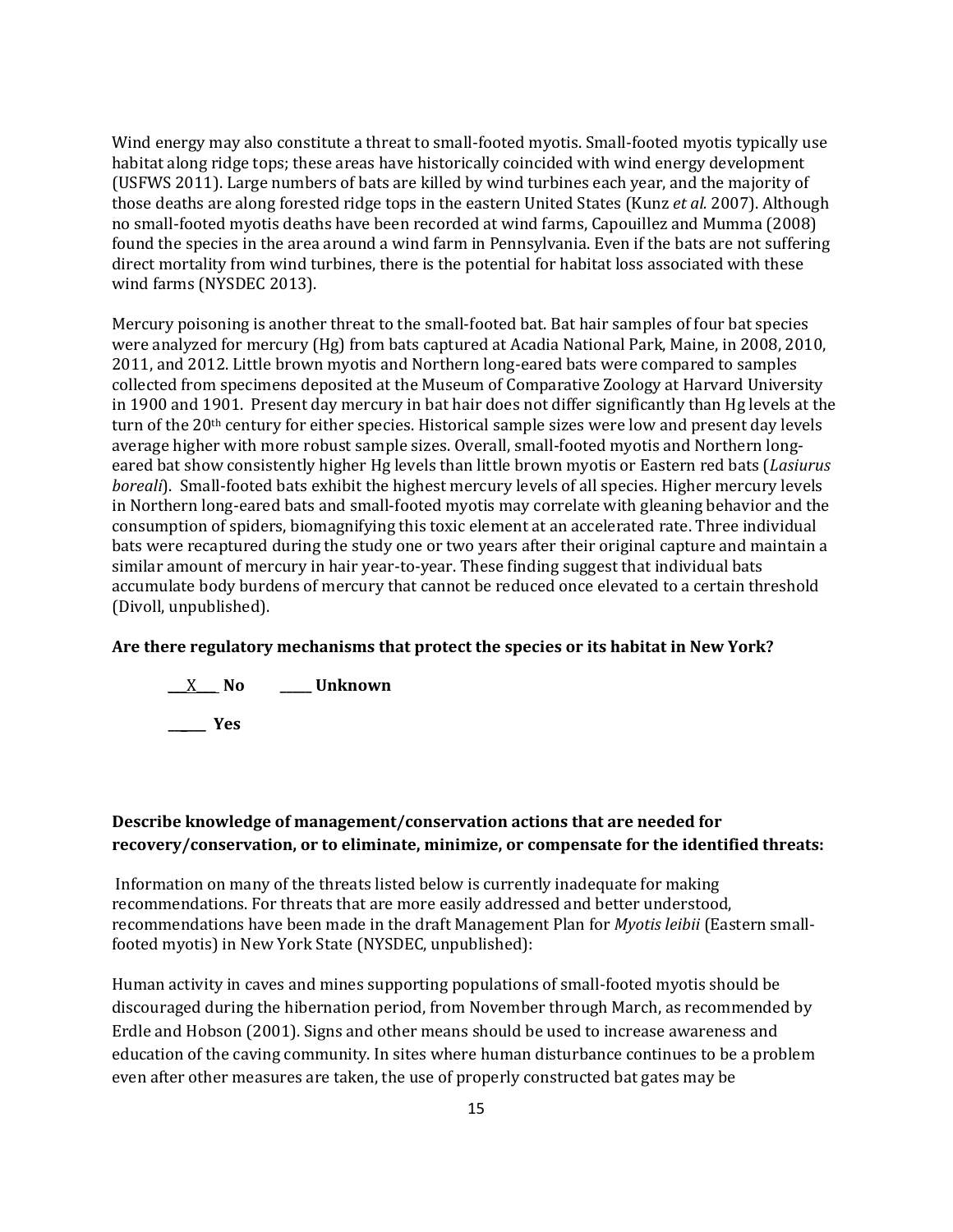recommended. Such instances should be evaluated on a case-by-case basis to ensure that gates will not have a detrimental effect on any species, and do not alter the airflow and microclimate of a site, especially near the entrance where small-footed myotis tend to be found.

It is highly recommended that WNS research continues. Researchers should be sure to include small-footed myotis in their projects to garner information on the population-level impacts of this disease on the species. Managers should continue to monitor WNS in the species at known hibernacula. Additionally, potentially undiscovered hibernacula should be investigated to further our knowledge of small-footed myotis hibernation ecology.

In general, it is recommended that research projects on small-footed myotis are developed and implemented. Some top research goals that would lead to better management recommendations include:

- What are the best techniques to survey this population? Are hibernacula counts representative, or can they be corrected to be representative? What are the best techniques to survey small-footed myotis in the summer to get ideas of summer distribution and abundance?
- What is limiting population growth in New York?
- Summer roosting behavior of the species, and the effects of disturbance on roosting behavior.

## **Conservation Actions Discussed at Expert Meeting:**

- Radio tag, release and track 20 reproductive female M. leibii as the exit the hibernacula and track them to their summer range. [partially completed]
- Radio tag and release 20 leibii as they enter the largest hibernacula for the winter. Relocate them within the mine to determine their roost selection. [partially completed, terminated]
- Continue to survey hibernating leibii in conjunction with sodalis hibernacula surveys [ongoing]

## **VII. References**

Amelon, S. and D. Burhans. 2006. Conservation assessment: *Myotis leibii* (Eastern small-footed myotis) in the eastern United States. *In* USDA Forest Service General Technical Report NC-260: Conservation Assessments for Five Forest Bat Species in the Eastern United States.

Barbour, R. and W. Davis. 1969. Bats of America. University Press of Kentucky, Lexington.

Best, T. L. and J. B. Jennings. 1997. *Myotis leibii*. Mammalian Species 547: 1-6.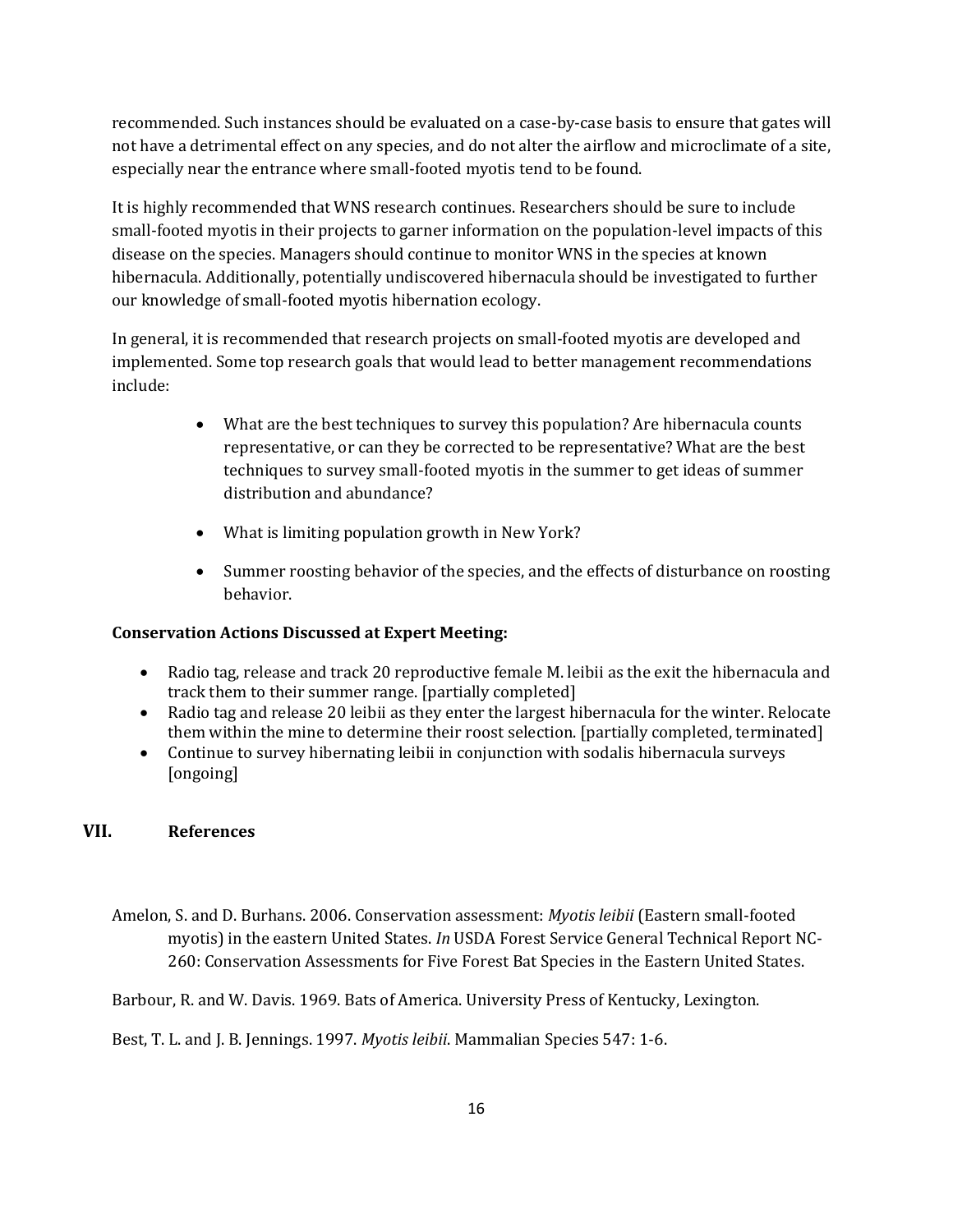- Chenger, J. 2012. Very quick Myolei roosts. Unpublished presentation at the Northeast Bat Working Group 2012 annual meeting, 11-13 Jan. 2012, Carlisle, PA.
- Divoll, T. Multi-year monitoring of mercury in hair of Vespertillionid bats from Acadia NationalPark, Maine. Unpublished. Biodiversity Research Institute, Gorham, Maine, USA.
- Erdle, S. Y. and C. S. Hobson. 2001. Current status and conservation strategy for the eastern smallfooted Myotis (*Myotis leibii*). Virginia Department of Conservation and Recreation, Division of Natural Heritage, Richmond, VA. Natural Heritage Technical Report #00-19.
- Fenton, M. B. 1972. Distribution and over-wintering of *Myotis leibii* and *Eptesicus fuscus*  (Chiroptera: Vespertilionidae) in Ontario. Life Sciences Occasional Paper, Royal Ontario Museum 21:1-8.
- Harvey, M. J., J. S. Altenbach and T. L. Best. 1999. Bats of the United States. Arkansas Game & Fish Commission.
- Hitchcock, H. B., R. Keen, and A. Kurta. 1984. Survival rates of *Myotis leibii* and *Eptesicus fuscus*  in southeastern Ontario. Journal of Mammalogy 65(1): 126-130.
- IUCN 2012. IUCN Red List of Threatened Species. Version 2012.2. <www.iucnredlist.org>. Accessed 25 April 2013.
- Johnson, J. B. and J. E. Gates. 2007. Food habits of *Myotis leibii* during fall swarming in West Virginia. Northeastern Naturalist 14(3): 317-322.
- Johnson, J. B. and J. E. Gates. 2008. Spring migration and roost selection of female *Myotis leibii* in Maryland. Northeastern Naturalist 15(3): 453-460.
- Johnson, J. S., J. D. Kiser, K. S. Watrous, and T. S. Peterson. 2011. Day-roosts of *Myotis leibii* in the Appalachian Ridge and valley of West Virginia. Northeastern Naturalist 18(1): 95-106.
- MacGregor, J. and J. Kiser. 1998. Recent reproductive records of eastern small-footed bat, *Myotis leibii* in Kentucky with notes on a maternity colony located in a concrete bridge. Bat Research News, Abstract.

Minnis, A. M. and D. L. Lindner. 2013. Phylogenetic evaluation of Geomyces and allies reveals no close relatives of *Pseudogymnoascus destructans*, comb. nov., in bat hibernacula of eastern North America. Fungal Biology 117:638-649.

- Moosman, P. R. Jr., H. H. Thomas, and J. P. Veilleux. 2007. Food habits of eastern small-footed bats (*Myotis leibii*) in New Hampshire. American Midland Naturalist 158: 354 – 360.
- NatureServe. 2012. NatureServe Explorer: An online encyclopedia of life [web application]. Version 7.1. NatureServe, Arlington, Virginia. <http://www.natureserve.org/explorer>. Accessed 25 April 2013.